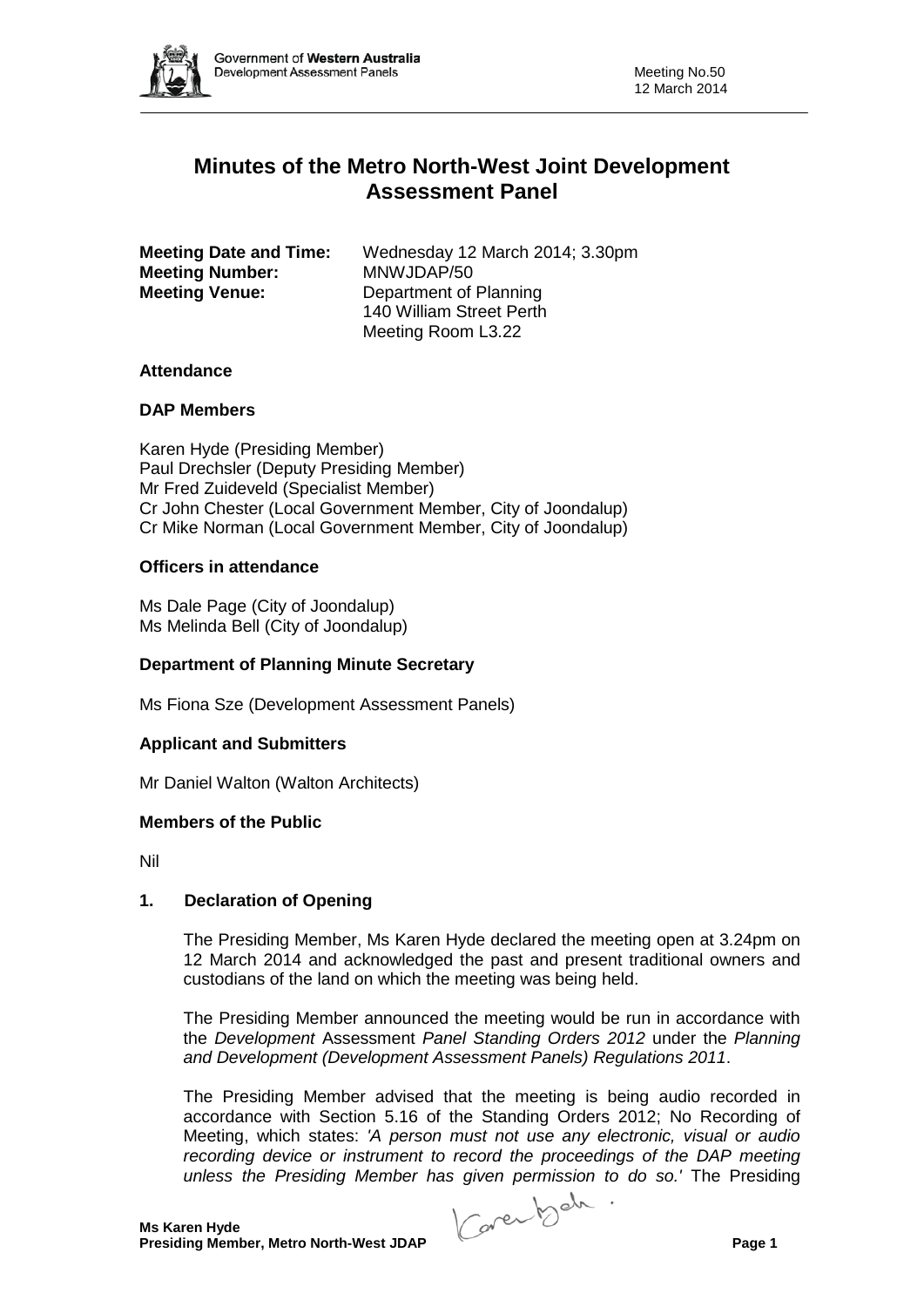

Member granted permission for the minute taker to record proceedings for the purpose of the minutes only.

# **2. Apologies**

Nil

# **3. Members on Leave of absence**

Nil

## **4. Noting of minutes**

The Minutes of the Metro North-West JDAP Meeting No.49 held on 6 March 2014 were not available for noting at the time of meeting.

## **5. Disclosure of interests**

Nil

## **6. Declaration of Due Consideration**

All members declared that they had duly considered the documents.

### **7. Deputations and presentations**

**7.1** Mr Daniel Walton (Walton Architects) presenting for the application at Item 8.1 and responded to questions of the panel.

### **8. Form 1 - Responsible Authority Reports – DAP Application**

| 8.1<br><b>Property Location:</b><br><b>Application Details:</b> | Lot 11 (485) Beach Road, Duncraig<br>Additions to and refurbishment of existing<br>shopping centre (Carine Glades) |                                       |
|-----------------------------------------------------------------|--------------------------------------------------------------------------------------------------------------------|---------------------------------------|
|                                                                 | Applicant:                                                                                                         | <b>Walton Architects</b>              |
|                                                                 | Owner:                                                                                                             | Carine Glades Shopping Centre Pty Ltd |
|                                                                 | Responsible authority:                                                                                             | City of Joondalup                     |
|                                                                 | Report date:                                                                                                       | 6/03/2014                             |
|                                                                 | DoP File No:                                                                                                       | DP/13/00976                           |
|                                                                 |                                                                                                                    |                                       |

# **REPORT RECOMMENDATION / PRIMARY MOTION**

**Moved by: Cr John Chester <b>Seconded by: Cr Mike Norman** 

That the Metro North-West JDAP resolves to:

**Approve** DAP Application reference DP/13/00976 and accompanying plans A1.01 (Revision 2), A2.01 (Revision 1), A2.02 (Revision 4), A2.03 (Revision 2), A2.04 (Revision 4), A2.05 (Revision 4), A3.01 (Revision 4) and A5.01 (Revision 1) in accordance with Clause 6.9 of the City of Joondalup District Planning Scheme No. 2, subject to the following conditions: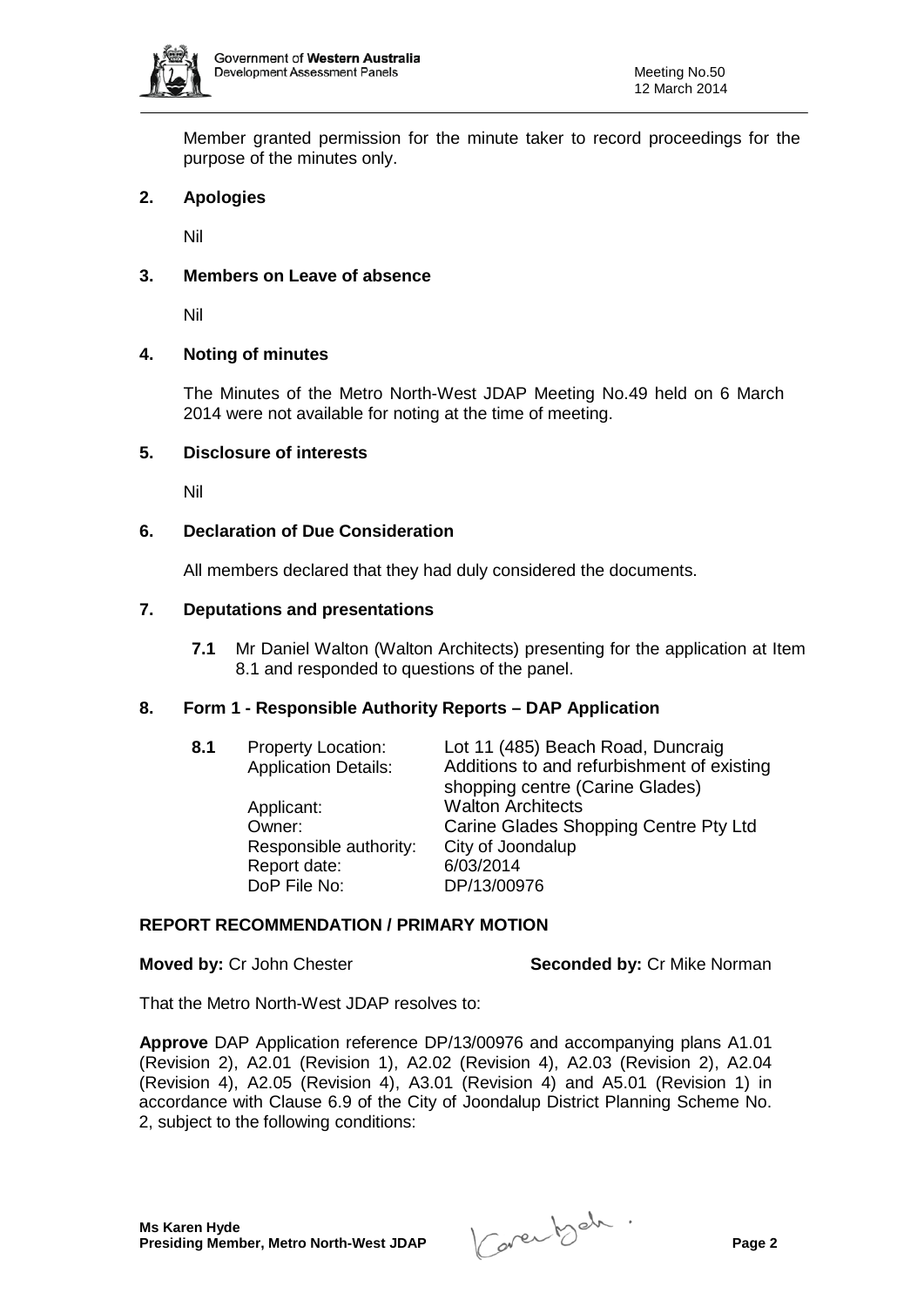

# **Conditions**

- 1. This decision constitutes planning approval only and is valid for a period of 2 years from the date of approval. If the subject development is not substantially commenced within the 2 year period, the approval shall lapse and be of no further effect.
- 2. A Construction Management Plan being submitted and approved prior to the commencement of development. The management plan shall detail how it is proposed to manage:
	- (a) all forward works for the site;
	- (b) the delivery of materials and equipment to the site;
	- (c) the storage of materials and equipment on the site;
	- (d) the parking arrangements for the contractors and subcontractors; (e) the management of sand and dust during
		- the construction process; (f) the management of noise during the construction process; and
	- (g) other matters likely to impact on the surrounding properties.
- 3. Any proposed external building plant, including air conditioning units, piping, ducting and water tanks, being located so as to minimise any visual and noise impact on surrounding landowners, and screened from view from the street, and where practicable from adjoining buildings, with details of the location of such plant being submitted for approval by the City prior to the commencement of development.
- 4. An onsite stormwater drainage system, with the capacity to contain a 1:100 year storm of 24-hour duration, is to be provided prior to the development first being occupied, and thereafter maintained to the satisfaction of the City. Plans showing the proposed stormwater drainage system are to be submitted to the City for approval, prior to the commencement of development.
- 5. The car parking bays, driveways and access points shown on the approved plans are to be designed, constructed, drained and marked in accordance with the Australian Standard for Off-street Car Parking (AS/NZS2890.1 2004), Off- street Parking for People with Disabilities (AS/NZS2890.6 2009) and Off-street Commercial Vehicle Facilities (AS2890.2:2002), prior to the occupation of the development. These bays are to be thereafter maintained to the satisfaction of the City.
- 6. Bicycle parking facilities shall be provided in accordance with the Australian Standard for Offstreet Carparking – Bicycles (AS2890.3-1993 as amended) prior to the development first being occupied. Details of bicycle parking area(s) shall be provided to the City for approval prior to the commencement of development.
- 7. Detailed landscaping plans shall be submitted to the City for approval prior to the commencement of development. These landscaping plans are to indicate the proposed landscaping treatment(s) of the subject site and the adjoining road verge(s), and shall: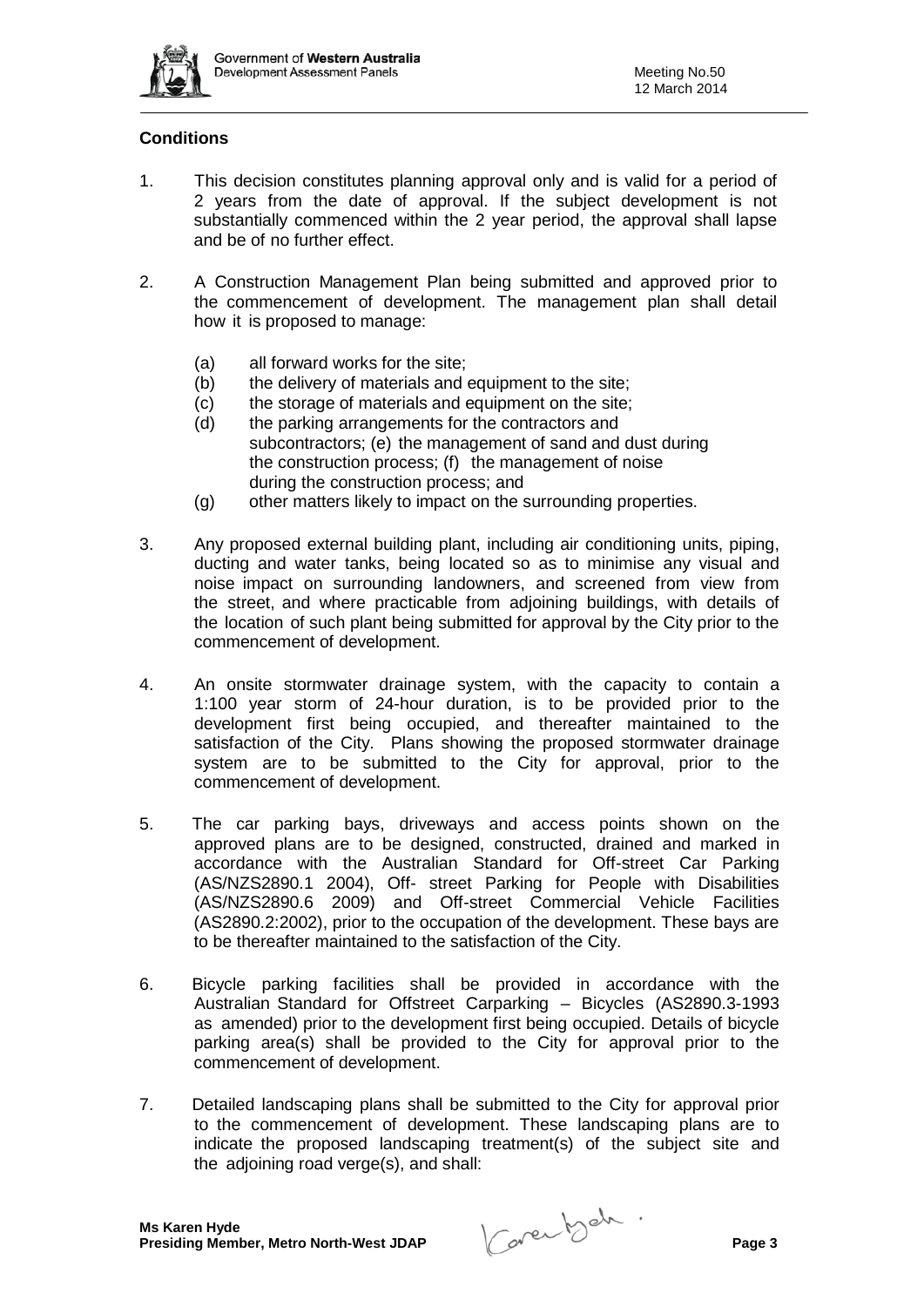

- Be drawn at an appropriate scale of either 1:100, 1:200 or 1:500;
- Provide all details relating to paving, treatment of verges and tree planting in the car park;
- Show spot levels and/or contours of the site:
- Indicate any natural vegetation to be retained and the proposed manner in which this will be managed;
- Be based on water sensitive urban design principles to the satisfaction of the City;
- Be based on Designing out Crime principles to the satisfaction of the City; and
- Show all irrigation design details.
- 8. Landscaping and reticulation shall be established in accordance with the approved landscaping plans, Australian Standards and best trade practice prior to the development first being occupied and thereafter maintained to the satisfaction of the City.
- 9. The variable messages displayed by the LED panels contained within the pylon signs and wall signage shall not incorporate animation or movement in their design or structure. They shall not change at a frequency of more than once per every 24 hours.
- 10. Low level illumination signage is to be used.
- 11. The illumination to the signage must not flash, pulsate or chase.
- 12. The signage must not include fluorescent, reflective or retro reflective colours.
- 13. The signage is to be established and thereafter maintained to a high standard to the satisfaction of the City.
- 14. Modifications required to existing legal agreements pertaining to reciprocal parking and vehicle access shall be completed in conjunction with affected parties and relevant documentation evidencing this shall be provided to the City prior to the commencement of development.

### **Advice Notes**

- 1. Further to condition 1, where an approval has so lapsed, no development shall be carried out without the further approval of the DAP having first being sought and obtained.
- 2. Toilet facilities shall be made available to all tenancies, including those located with external entry points, at all times they are available for trade.
- 3. The bin store facility is required to be provided with a concrete floor that grades to an industrial floor waste that is connected to sewer. A hose cock is also required to facilitate wash down. All bins are required to be kept within the dedicated bin area.

**The Report Recommendation/Primary Motion was put and CARRIED UNANIMOUSLY.**

**Presiding Member, Metro North-West JDAP Page 4**